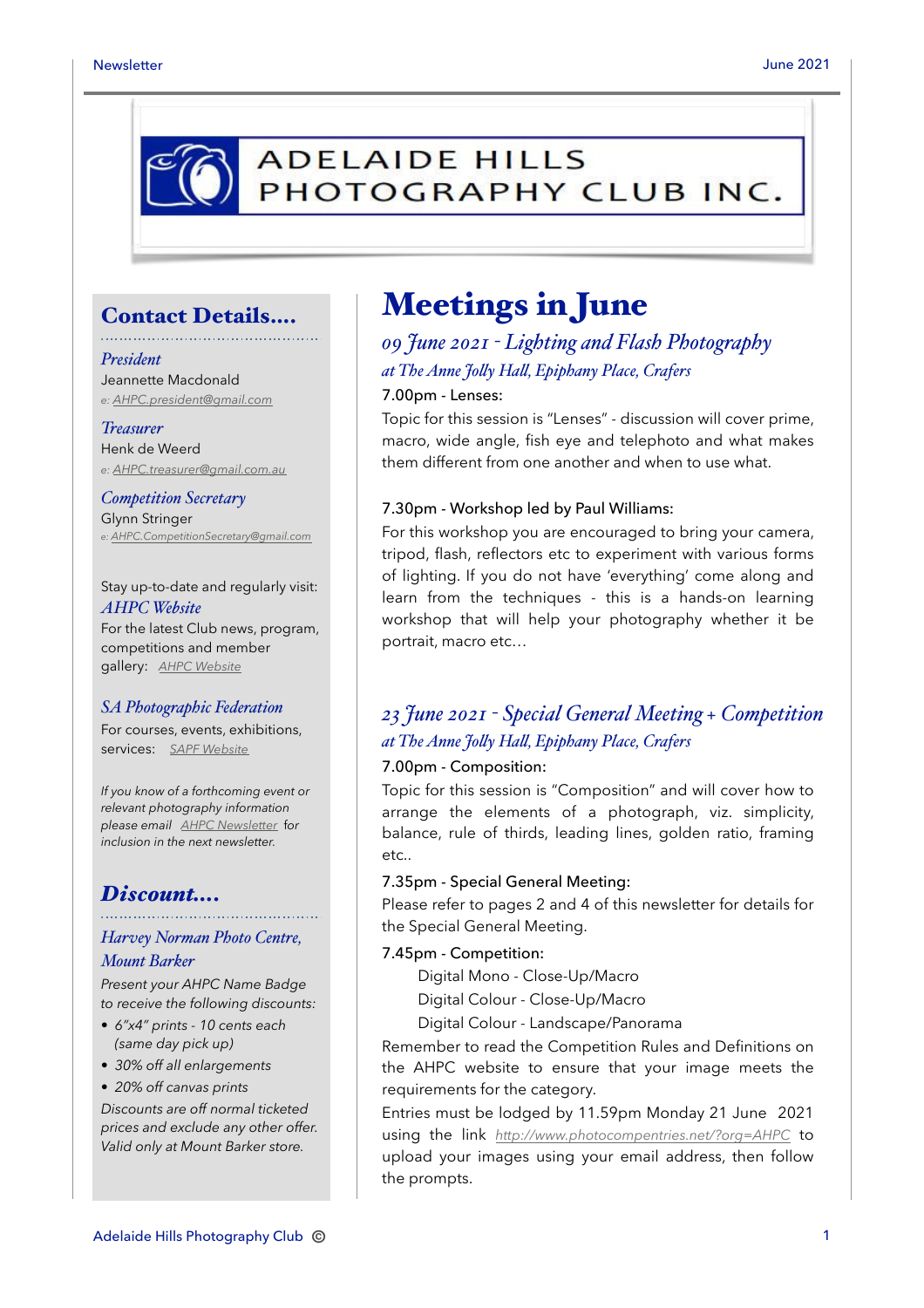# AHPC 10th Anniversary

As announced via email on 15 May 2021 by our Competition Secretary (Glynn Stringer), all current and past members are eligible to submit images for consideration to be included in the forthcoming Adelaide Hills Photography Club 10th Anniversary Exhibition to be held at the Mount Barker Library 26 July - 14 August 2021.

The categories for the exhibition are:

- A4 Portrait orientation (max 5 images)
- A4 Landscape orientation (max 5 images)
- A3 Landscape orientation (max 1 image)

The images can be colour or monochrome and the maximum number of images per member across all categories is 5 images.

Images must be jpegs, the maximum size for entries is 2.5MB and the resolution is 1920 pixels (horizontal) by 1080 pixels (vertical). Images that do not meet these requirements will be rejected by the PhotoComp software.

### **REMINDER :**

You can submit your images for consideration for inclusion in the exhibition via the club's PhotoComp link *<http://www.photocompentries.net/?org=AHPC>*. To upload images please enter your email address and follow the prompts. *ENTRIES CLOSE 11.59PM Wednesday 09 June 2021*.

## Announcement

## *23 June 2021 - Special General Meeting*

### *at The Anne Jo"y Ha", Epiphany Place, Crafers*

### Time: 7.35pm start

As well as the normal schedule for the night, please note in your diary that a Special General Meeting of AHPC Members will be conducted on Wednesday 23 June 2021 to amend the Constitution in relation to the financial year. Club Secretary Peter Jackson emailed members on 24 May 2021 the proposed amendments. The document is attached to this newsletter.

# Membership Renewals

It is almost time to renew your membership subscription fee for the next year 2021-2022, and payment is due by 30 June 2021. Members will receive their invoice at the beginning of June. The renewal fees are as follows:

- Full Membership \$80.00
- Government Pension Card Holders or Full-time Students \$50.00

For members who prefer to renew via EFT the details are:

- Account Name: Adelaide Hills Photography Club (AHPC)
- National Bank of Australia (NAB)
- BSB 085-745
- Account Number: 12-298-3666

When paying EFT please include your name and club member number (this can be found on your current membership card). If preferred, you may pay in cash or by cheque at club meetings - an official receipt will be issued - early payments will be appreciated.

Please note: To be able to participate in club competitions you must be a financial member. For more information please contact *[Henk de Weerd](mailto:AHPC.treasurer@gmail.com.au?subject=Membership%20Renewal)*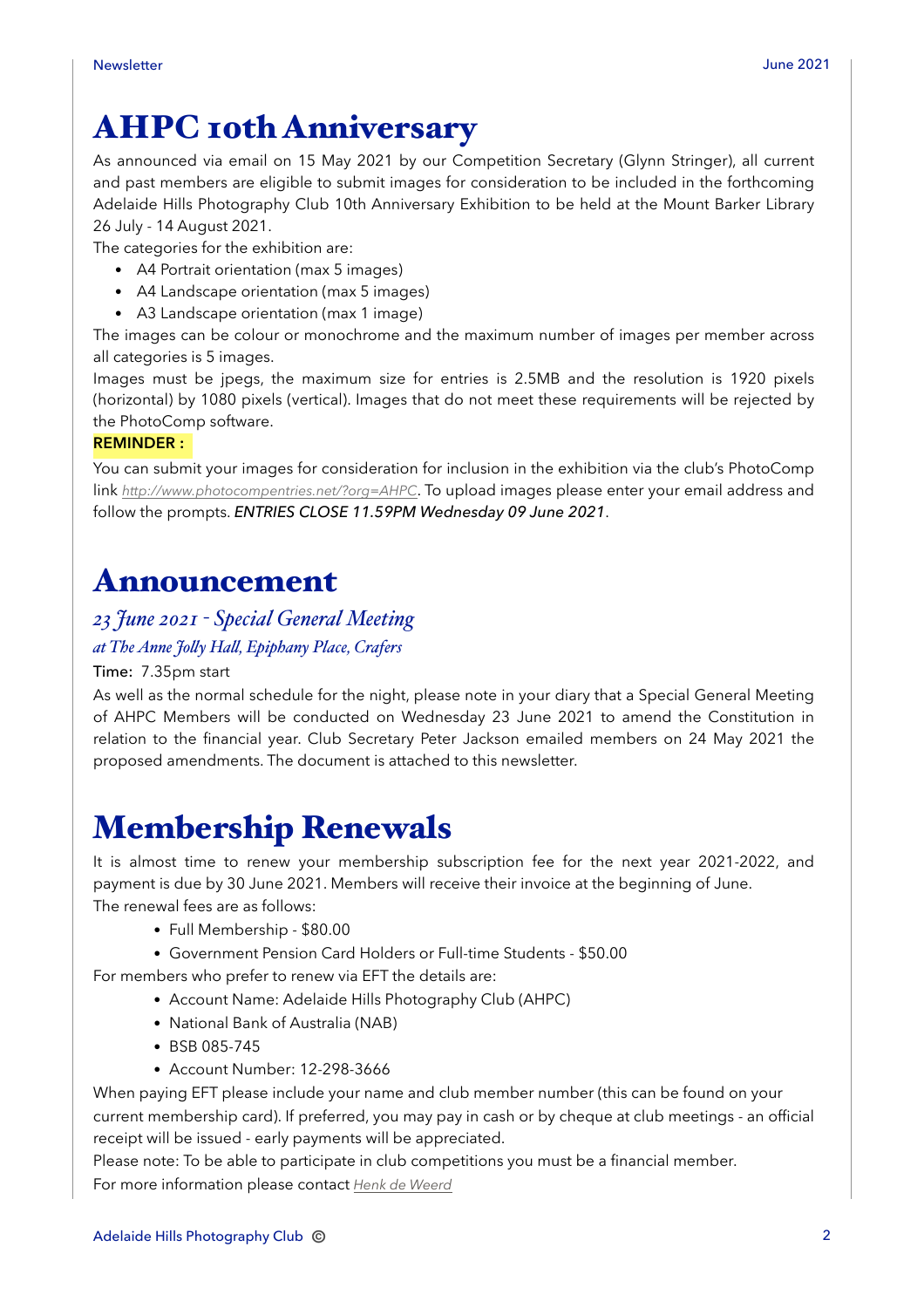# Meeting Reviews

Our guest presenter at the Club meeting on 12 May was AHPC member Chris Smith on the topic "Sports/Morotr Sports Photography. Chris showed numerous images of action photography covering cycling, motor sports, soccer and futsal (an indoor form of soccer). Chris explained that a high ISO and shutter speed are required, with that ever present 'thing', lots of patience to achieve THE shot. Many thanks to Chris for his time and presentation that provided those present with ideas and techniques for achieving good results.

At the Club meeting on 26 May Glynn Stringer showed an interesting YouTube of what was termed as Abstract Photography in the early-mid 1900s - film was the method of capturing images in predominantly black & white. Remember that Kodak's Kodachrome colour film was introduced in 1935. The following is Glynn's summary of his presentation:

Abstract photography : the capturing of an image that is not readily recognisable, is open to the viewer's interpretation and engages the viewer's attention to ask the question "What is that?".

Abstract photography usually includes the capturing of images that show or imply patterns and textures. Examples of techniques that may be applied include one or more of the following:

- Light Painting
- Macro/Close Up
- Intentional Camera Movement (ICM)
- Flash
- Infrared
- Long exposure

Note: Abstract photography is a broad and interpretive approach to photography hence, there can be no definitive list of subjects or techniques. Have a go - it can be fun and creative at the same time. *(Image by Glynn Stringer)*



# APS Photo Walk

Whether you walk city streets or wander bush trails, you can Indulge your imaginative self with club members and individuals from all around Australia. What an amazing opportunity to connect through photography and to interpret the good and the bad of Environmental Impact. Images must be captured on the day and metadata must be included when the images are uploaded for judgement. Individuals do not need to be APS members.

More information outlining the Schedule, Rewards and Rules is available via *[APS Photo Walk](https://www.a-p-s.org.au/index.php/events/photo-walk-day)*